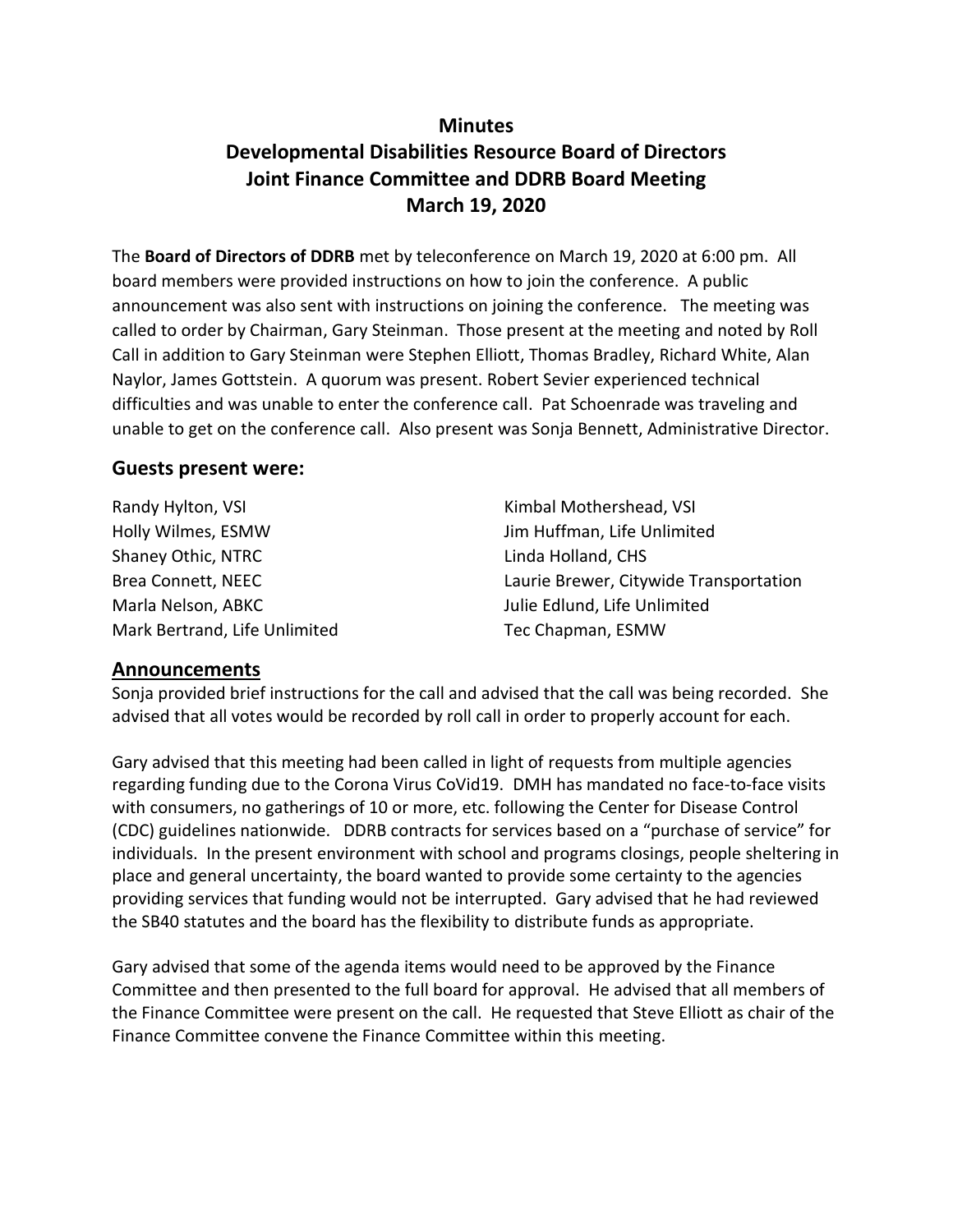## **Finance Committee**

Steve Elliott called the Finance Committee to order. Sonja called the roll and present for the Finance Committee were Steve Elliott, Gary Steinman, Thomas Bradley, James Gottstein and Richard White. All committee members were present. Steve suggested that any request approved by the Finance Committee would then be presented to the full board for a vote prior to moving to the next item. The committee members agreed.

Specifically, on the agenda were requests from Northland Early Education Center, Easterseals Midwest and Northland Therapeutic Riding Center. The written requests were sent to each board member for review prior to the teleconference. Each agency is experiencing a loss of revenue due to lack of attendance, closures whether mandated or out of an abundance of caution.

## **Northland Early Education Center (NEEC)**

Brea Connett advised that her program has had an attendance drop dramatically this week (parent choice) and has received increased concern about exposure. They have several families that are expressing an inability to pay full tuition if they were able to remain open. They also have many staff that are extremely worried about closing and not receiving income. She said her board is weighing all options but must consider the population they serve and their elevated risk to this virus. Her board asked her to gain information regarding funding, so they are able evaluate, in the event of closure, whether they will be able to provide some sort of break on tuition and still be able to pay their staff at least a portion of their income. She explained that their minimum expenses including salaries for the next two weeks would be short \$37,950. She does have services she will invoice DDRB which will total about \$5000 month to date.

Sonja confirmed that the total budget for NEEC for the year is \$381,936 which would equate to an average monthly budget of \$31,828. Although January and February were each more than this. The attendance is normally lower in August and December.

After some discussion, Steve Elliott motioned that the board make available the average monthly budget for each agency for the month of March with no prerequisite that services were delivered in order to provide the financial security the agencies need at this time. The motion was seconded by Rick White and agreed on unanimously by the board members present.

With respect to the NEEC request, Steve Elliott motioned that the board pay the average monthly budget amount of \$31,828 plus any billings for services provided which Brea estimated to be about \$5,000. Rick White seconded the motion which passed the Finance Committee unanimously.

On behalf of the Finance Committee, Gary Steinman placed the same motion before the full board for a vote which was again seconded by Steve Elliott and passed unanimously by roll call vote.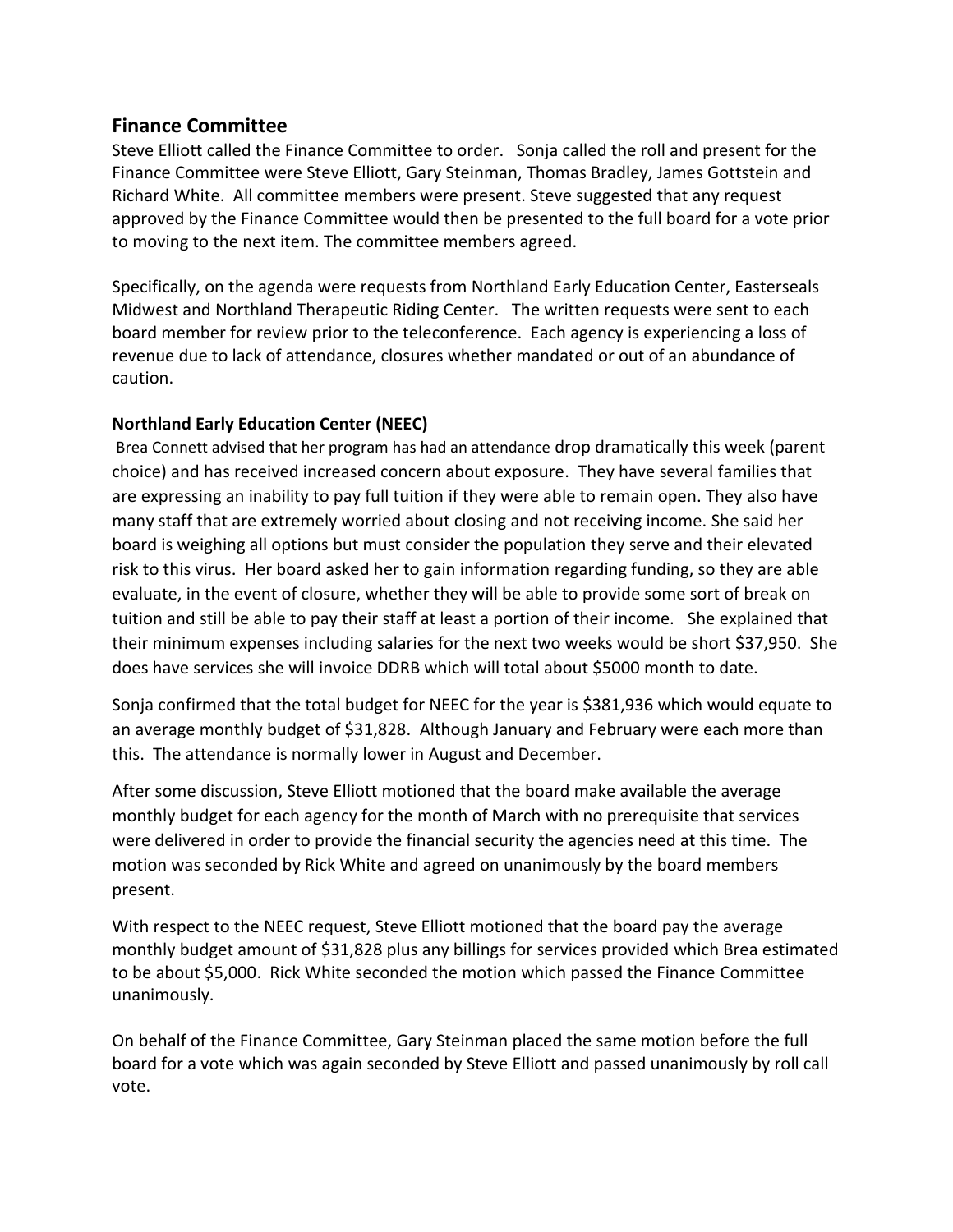#### **Easterseals Midwest (ESMW)**

Tec Chapman with ESMW said that given the unprecedented impact of COVID-19 virus and the most recent guidance from the CDC in limiting group activities and honoring social distancing, they are seeing drastic changes to their service delivery model. They are very concerned about their ability to retain their employees, so they are ready and able to provide supports and services when programs are able to resume services. Most importantly, they are concerned for their employees to be able to meet the needs of their own families. He asked the board to consider continuing financial support of ESMW at current funding allocation levels by allowing ESMW to submit monthly invoices equal to the average weekly amount of the last two months invoices. At this time, they anticipate suspending services for at least two weeks through Monday, April 6, 2020.

Steve motioned the Finance Committee to approve funding ESMW at their current average monthly rate through April 6. Rick White seconded the motion which was passed unanimously by roll call vote.

On behalf of the Finance Committee, Gary Steinman placed the same motion before the full board for a vote which was again seconded by Steve Elliott and passed unanimously by roll call vote.

### **Northland Therapeutic Riding Center (NTRC)**

Shaney Othic with NTRC said that they had canceled the first 3 weeks of Session 1 -2020. They are hopeful they will be able to conduct the remainder of the session. She had 41 Clay County riders registered for this session. She requested funding in the amount of \$4428 for these lost sessions. Sonja confirmed the average total budget per session is \$11,800.

Steve motioned the Finance Committee to approve funding ESMW at their current average monthly rate through April 6. Rick White seconded the motion which was passed unanimously by roll call vote.

On behalf of the Finance Committee, Gary Steinman placed the same motion before the full board for a vote which was again seconded by Alan Naylor and passed unanimously by roll call vote.

### **Targeted Case Management**

Linda Holland advised that they had initiated a work from home policy for the CHS staff which is in effect until March 31 at which time they will review. She advised that they had updated their paid sick leave policy. She said that while they are not making face-to-face visits, they are still making contact with the consumers by telephone, face-time and other technologies. She does not think that their billings will be reduced but she will review and let the board know if that does happen. She thanked the board for their support.